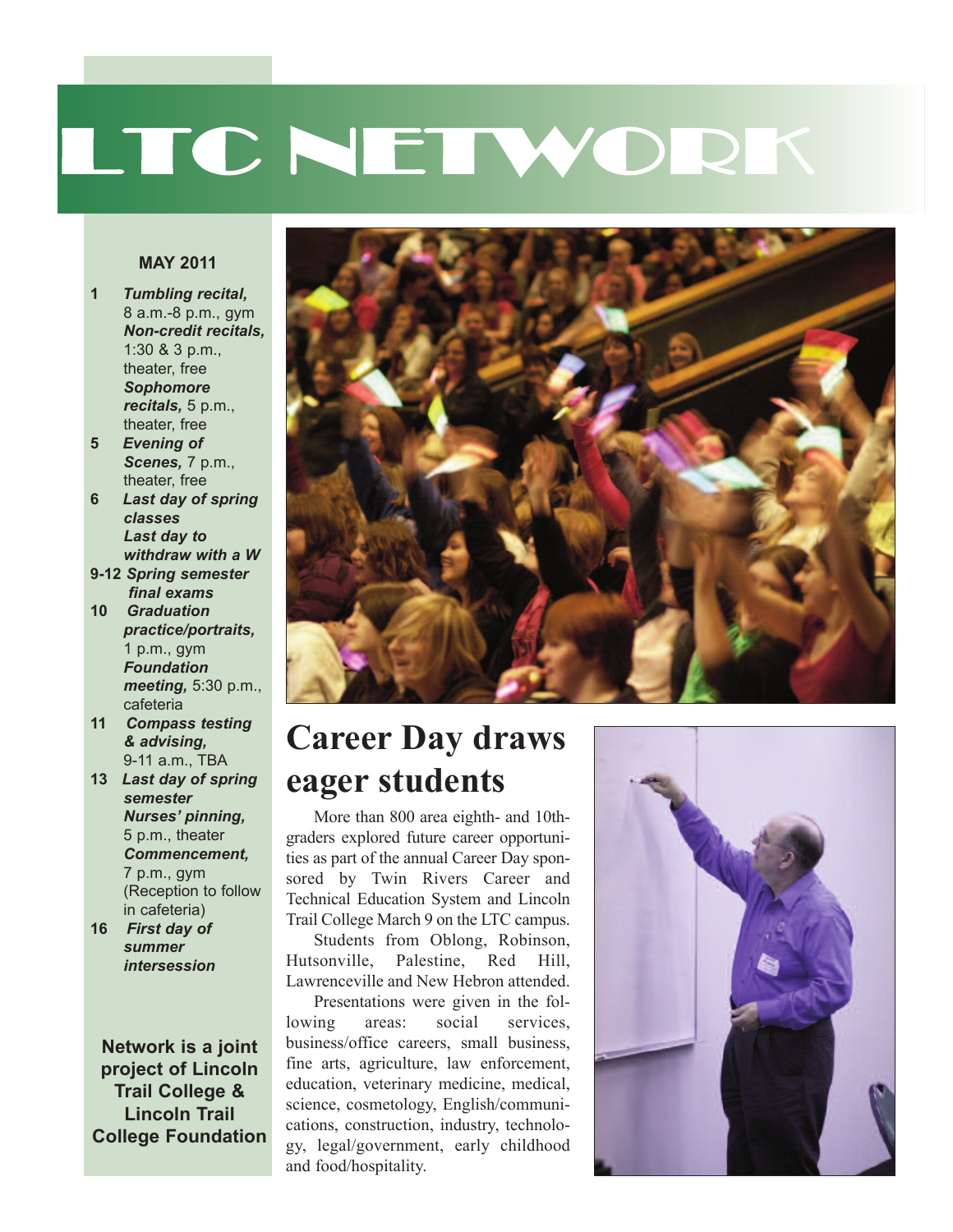## **Steinman voted student trustee**

Miranda Steinman, a freshman at Lincoln Trail College, has been elected student trustee to the Illinois Eastern Community Colleges Board of Trustees.

As the student representative, the West Union resident will attend monthly meetings of the IECC Board of Trustees, the governing body of Frontier Community College, LTC, Olney Central College and Wabash Valley College. For the homeschooled



Steinman, it's an opportunity to broaden her horizons before she heads to culinary school in Indianapolis. She will experience the responsibilities of members of the college board of trustees and serve as an

active participant.

The West Union resident received her GED through LTC and is currently working toward an associate's degree in science and arts at the college.

Advisor Cora Weger suggested Steinman run for the position, explaining it would be a great learning experience.

"She is so dedicated to learning and she seeks out knowledge," she said. "I know she'll do a good job."

At LTC, Steinman is involved in the Student Advantage Network Club which is part of the Trio program. She will also serve as a student mentor for that program this fall.

- **17** *Last day to withdraw from intersession classes*
- **24** *Midterm summer intersession Compass testing & advising,* 2-4 p.m., **TBA**
- **26** *New Hebron graduation,* TBA
- **30** *College closed for Memorial Day*
- **31** *Last day to withdraw from intersession classes*

### *Job Fair*

The LTC Telecommunications Technology and Microcomputer Support Specialist programs will host the 18th annual Job Fair April 27 at the H.L. Crisp Educational Center.

The event is open to LTC-Wabash Valley College Telecommunications and LTC MSS graduates. To register, call Becky Coomer at 618-544-8252.

Telecommunications -related companies and IT/computer-based companies are also invited to this event. There is no obligation on your company's part to hire. Just come, enjoy the day, have lunch on us, tour our training facility, and tell our students what your company does and what skill areas you look for when you need a new employee. For more information and to register, call 618-544-8252.

### *Swim team begins summer practices*

The LTC Flippers, a competitive swim team for youth ages 6 to 18, will begin its summer season with a parent meeting at 6 p.m. May 5 in the LTC natatorium. Tryouts are scheduled from 6 to 8 p.m. May 16, 17 and 19. Swimmers should bring their swimsuit, towel and have their own goggles.

Team members will have an opportunity to improve and strengthen the four competitive swim strokes and compete with other area swim teams. Youth trying out for the team must be able to swim the length of the pool (25 yards) without assistance and be able to dive off the dive blocks.

Practices will be conducted from 6 to 8 p.m. Mondays, Tuesdays and Thursdays beginning May 23.



Cost is \$60 per swimmer. Cost is reduced for additional swimmers from the same family (see coach for details). For more information, or to register, call manager Stacey Johnson (618) 421- 2925.

### Dry suit certification course scheduled

LTC hosted a SCUBA dry suit certification course April 2 and 3.

Dry suit diving allows divers to stay warm even in chilly waters. Because a dry suit works by trapping air against the diver's body, training and practice are

required in the special techniques of buoyancy control and emergency procedures.

Jim Frederick will teach the classroom portion of this course from 8 a.m. to 2 p.m. April 2 in the LTC pool. Test dives will be April 3 at a location to be determined.